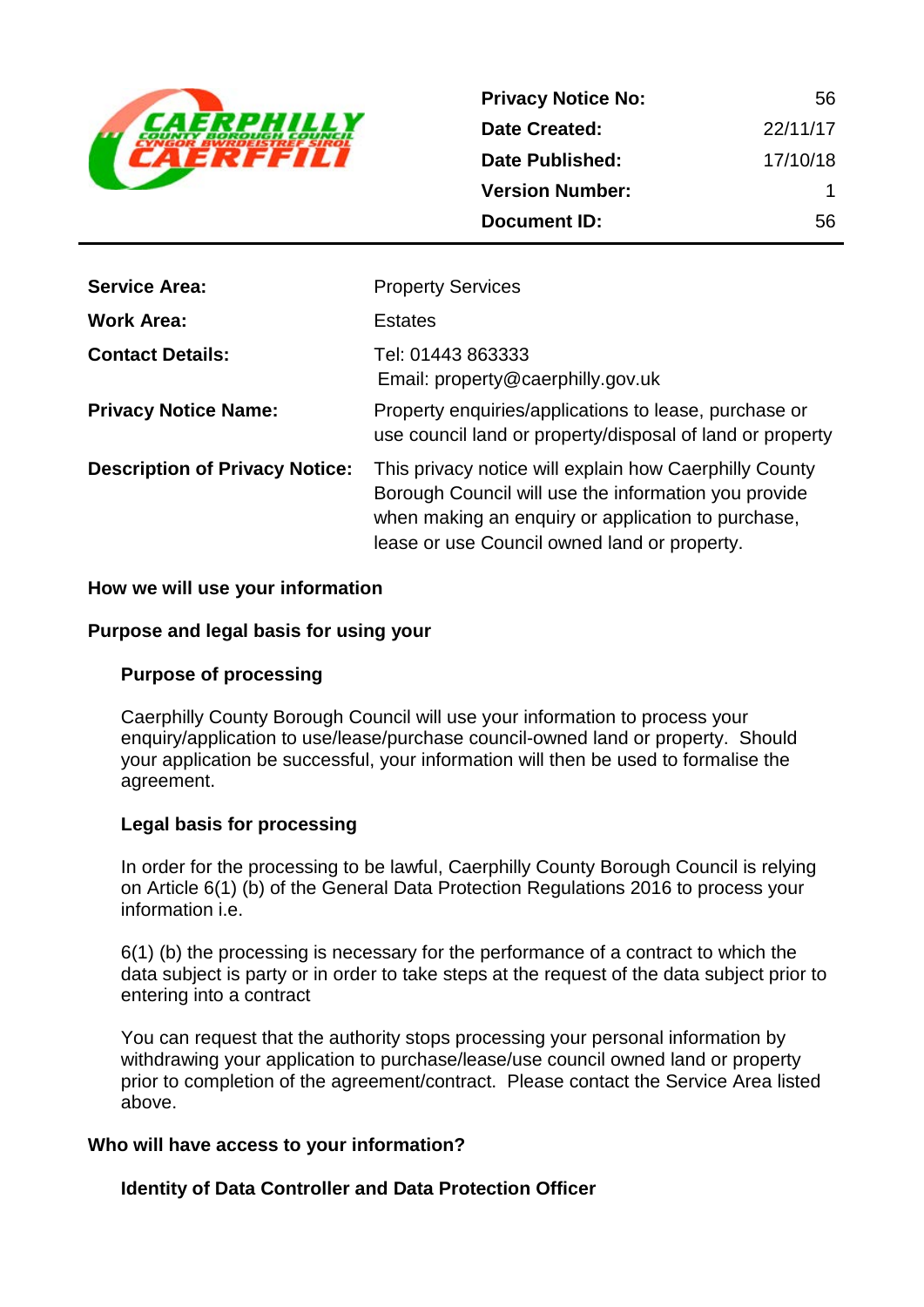The Data Controller for your information is Caerphilly County Borough Council.

The Data Protection Officer is:

Ms Joanne Jones Corporate Information Governance Manager/Data Protection Officer Email: dataprotection@caerphilly.gov.uk Tel: 01443 864322

# **Details of main users of your information**

The main user of your information will be Caerphilly County Borough Council's Estates Group.

## **Details of any sharing of your information within Caerphilly county borough council**

When processing your enquiry/application to purchase/lease/use Council-owned land or property, your information will be shared with:

- Directors and/or Heads of Service to establish if they have any operational requirement for the land or property in question, and to allow them to make any representations to support or reject the enquiry/application
- Local Councillors to allow them to make any representations to support or reject the enquiry/application
- Council Tax Section for the purpose of checking your suitability as a tenant
- Planning & Regeneration to check the suitability of your proposal
- Planning (Business Support & Funding) in order to provide advice in connection with your application, if appropriate
- Welsh Government if the sale is considered below market value or because some council land is subject to clawback
- Town / Community Councils or community groups, residents association to allow them to make any representations to support or reject the enquiry/application
- Legal Services to enable them to complete the legal process i.e. agreement/contract

# **Details of any sharing of your information with other organisations**

To consider your application, or If your application to lease or use land/property owned by the Council is agreed, we may contact some or all of the following

- Previous landlords, your bank, credit reference agencies e.g. Experian or individuals you have named as guarantors/referees
- Charities Commission, where CCBC holds the land / property as trustee
- Other trustees where CCBC is a joint trustee
- •
- Previous owners where the land / property may need to be offered back under the Critchel Downs rule or the compulsory purchase legislation
- Previous owners (or other parties that benefit, such as the National Playing Fields Association) if CCBC land / property is encumbered by restrictive covenants,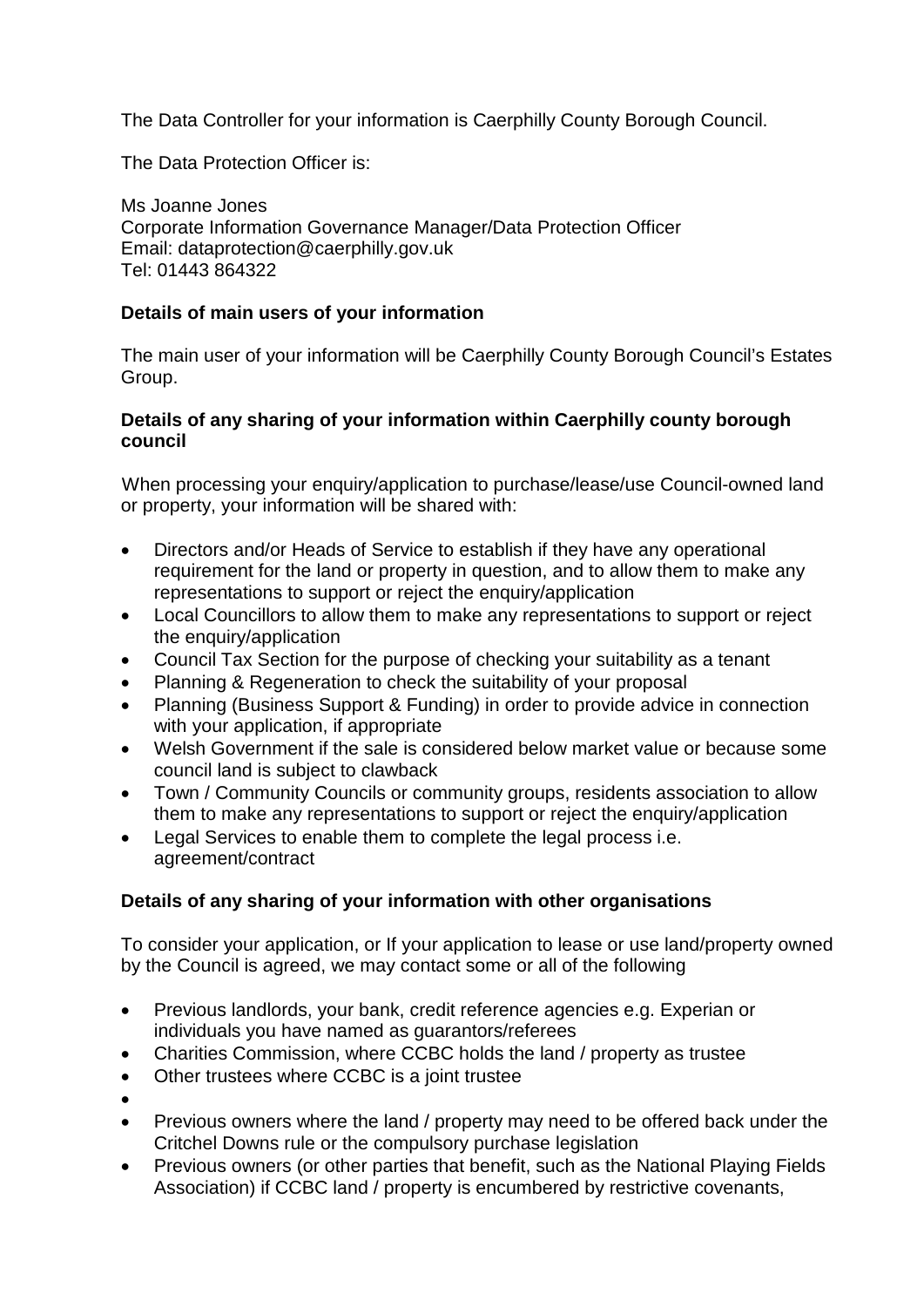overage clauses, offer back conditions etc, that may need to be fulfilled, varied or lifted.

- Superior landlords if CCBC title is leasehold.
- Other tenants where rights in common are granted?

If you are a current CCBC employee an independent external agent will be appointed to process the agreement on behalf of the authority.

# **Requests for information**

All recorded information held by Caerphilly County Borough Council may be subject to requests under the Freedom of Information Act 2000, Environmental Information Regulations 2004 and General Data Protection Regulations 2016.

If the information you provide is subject to such a request, where possible, Caerphilly County Borough Council will consult with you on its release. If you object to the release of your information we will withhold your information if the relevant legislation allows.

### **How long will we retain your information?**

### **Details of retention period**

How long Caerphilly County Borough Council retains information is determined through statutory requirements or best practice:

- if your enquiry/application is unsuccessful a copy of your application will be kept on file for 10 years following the Council's last communication with you.
- if your application is successful and is in relation to a lease, licence, or permission to use land or property we will hold your data as a management record indefinitely in order to evidence ownership and use.
- if your application is successful and is in relation to a sale of land or property we will keep your information for 7 years following transfer of ownership.

# **Your Rights (inc. Complaints Procedure)**

### **Your rights under the Data Protection**

Data Protection gives data subjects (those who the information is about) a number of rights:

- The right of subject access Application forms for this process are available on our website: [SAR Form](http://www.caerphilly.gov.uk/CaerphillyDocs/Council-and-democracy/sar_form.aspx)
- The right to be informed
- The right of rectification
- The right to erasure
- The right to restrict processing
- The right to object
- The right to data portability
- Rights in relation to automated decision making and profiling.

Further information on your rights is available from: [www.ico.org.uk.](http://www.ico.org.uk/)